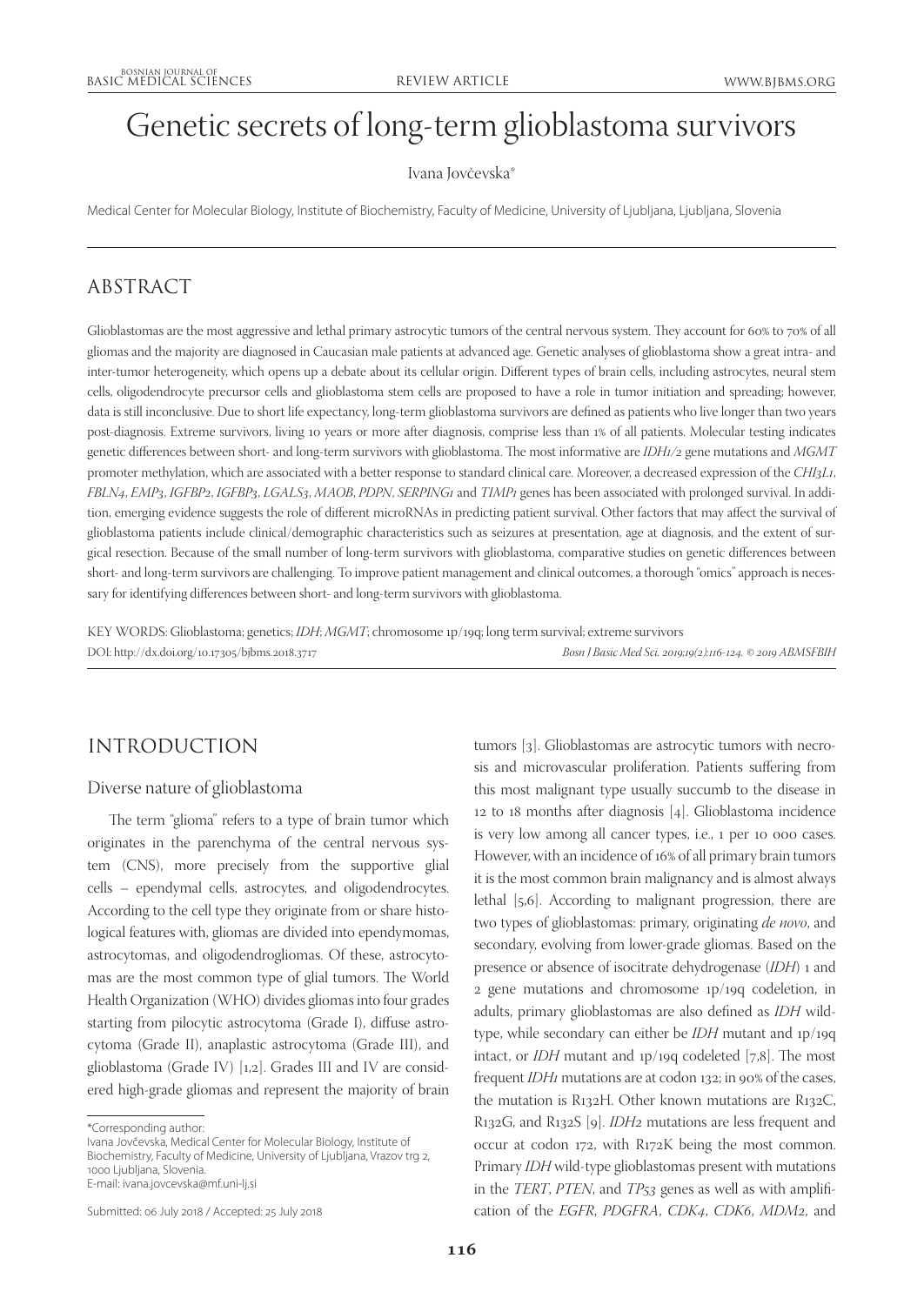*MDM4* genes,while secondary glioblastomas show mutations in the *IDH*, *TP53*, and *ATRX* genes, as well as deletion of the *CDKN2A* [10-12]. *IDH* mutations are believed to be among the first changes that occur in gliomagenesis, and are most commonly accompanied by *TP53* and *ATRX* mutations [13]. The *ATRX* gene enables incorporation of histone variant H3.3 into heterochromatin, which results in changes in telomere length and genomic instability [6]. A study by Reuss et al. reported the existence of three distinct glioblastoma sets: chromosome 7p gain and 10q loss with the absence of *IDH* mutations and the presence of nuclear *ATRX* expression; nuclear *ATRX* loss and/or *IDH* mutations; and nuclear *ATRX* loss with *H3F3A* mutations and without *IDH* mutations, which represents an adult glioblastoma subset that has similarities with pediatric glioblastoma [14]. In addition, expression profiling of glioblastoma specimens defines four different molecular subtypes. A large-scale genomic study by Verhaak et al. analyzed >200 glioblastoma samples using three gene expression platforms (Affymetrix HuEx, Affymetrix U133A, and Agilent 244K arrays) and identified four robust glioblastoma clusters or subtypes, named based on the expression of signature genes as follows: classical, mesenchymal, neural, and proneural subtype [15]. The distinct genetic events of each subtype were identified by analyzing data available from The Cancer Genome Atlas (TCGA) Research Network and are presented in Figure 1 [9,15-20].

Using a bioinformatics approach, Wang et al. identified 1520 differentially expressed genes in glioblastoma compared to non-tumor glial cells of epilepsy patients [21]. In their work, the signaling pathways most commonly associated with upregulated genes were the Wnt, MAPK, and ErbB pathways, while the p53 signaling cascade, extracellular matrix (ECM)-receptor interaction, and antigen processing and presentation were associated with downregulated genes. Of these, the Wnt signaling pathway plays a key role in neurogenesis and embryonic brain development, and is able to modulate self-renewal and

differentiation of adult tissue stem cells [22]. Furthermore, the Wnt signaling pathway is commonly dysregulated in tumorigenesis [23]. Abnormal activation of the Wnt signaling leads to glioblastoma growth and invasion [24]. The T-cell factor/lymphoid enhancer-binding factor (TCF/LEF) family of transcription factors involved in the Wnt pathway has also been associated with glioblastoma malignancy [23]. Immunohistochemical staining of glioblastomas showed a strong expression of TCF-1 and LEF-1 in 51.6% and 71% of analyzed samples, respectively. The study by Pećina-Šlaus et al. indicated the increased expression of transcriptional factors TCF-1 and LEF-1 to be characteristic for malignant gliomas [23]. Other signaling pathways, including receptor tyrosine kinase (RTK), epidermal growth factor receptor (EGFR), platelet-derived growth factor receptor A (PDGFRA), fibroblast growth factor receptor 1 (FGFR-1), insulin-like growth factor receptor 1 (IGFR-1), nuclear factor kappa-light-chain-enhancer of activated B cells (NF-κB), MET, and Sonic hedgehog (SHH) are also altered in glioblastoma [24,25]. The reason for such genetic diversity in glioblastomas is not clear. It is thought to be either the result of different cellular origin or of the same cellular origin but different response to signals from the microenvironment.

Glioblastomas are very heterogeneous in nature. They present with cellular and molecular diversity not only among tumors but also within the same tumor [26,27]. Coexistence of cells with different properties has been proven by numerous genetic studies [28-30], which suggests that glioblastomas may arise from different cell types. Various genetic changes including mutations, chromosomal aberrations, and copy number variations in both oncogenes and tumor suppressor genes have been found [7]. These changes can be either clonal (or early events) – present in all cells before the malignant transformation, or subclonal (or late events) – present in a subset of cells after the malignant transformation [31]. Such genetic diversity implies glioblastoma is not a single condition, but most likely a set of diseases.

| Mesenchymal                                                                                                                                                                                   | Classical                                                                                                                                     | Proneural                                                                                                                        | <b>Neural</b>                                                  |
|-----------------------------------------------------------------------------------------------------------------------------------------------------------------------------------------------|-----------------------------------------------------------------------------------------------------------------------------------------------|----------------------------------------------------------------------------------------------------------------------------------|----------------------------------------------------------------|
| • Loss of<br>CDKN2A and<br>NF1<br>• Expression of<br><b>SERPINE.</b><br><b>TRADD, RELB</b><br>and CTGF<br>• Presence of<br>mesenchymal<br>markers<br>CHI3L1, MET,<br>CD44 and<br><b>MERTK</b> | • Chromosome 7<br>amplification<br>• Chromosome<br>10 loss<br>$\cdot$ EGFR<br>amplification<br>• NES expression<br>$\cdot$ CDKN2A<br>deletion | • IDH1 point<br>mutations<br>• PDGFR<br>alterations<br>$\cdot$ TP53, DLL3,<br>DCX. TCF4.<br>SOX, ASCL1<br>and OLIG2<br>mutations | • Expression of<br>GABRA1.<br><b>SLC12A5.</b><br>SYT1 and NEFL |

FIGURE 1. Glioblastoma subtypes. The most common genetic changes in the four glioblastoma subtypes (classical, neural, proneural, and mesenchymal), as described by Verhaak et al. [15], are given in the scheme.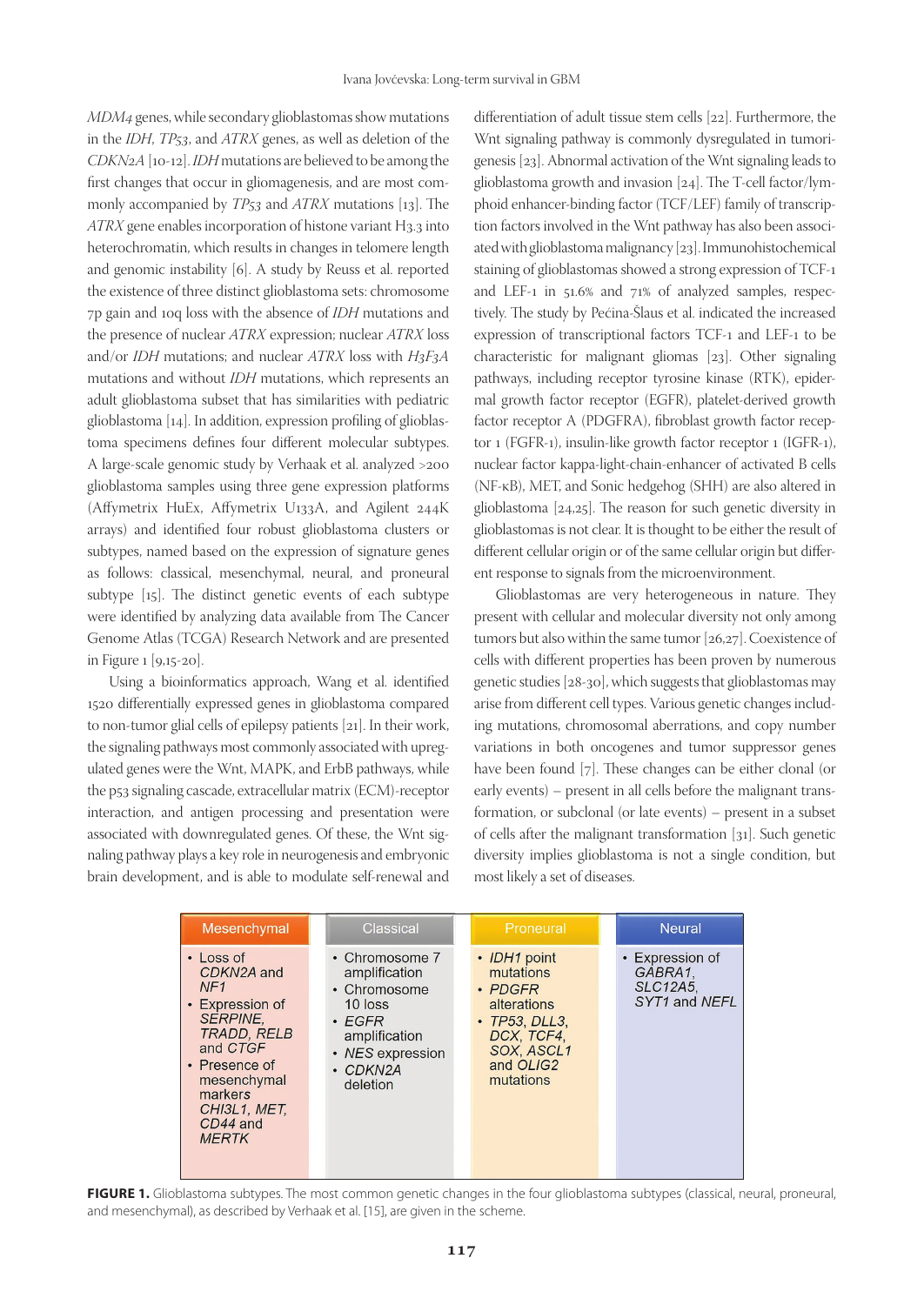#### Glioblastoma cellular origin

Glioblastomas can arise anywhere in the CNS; proneural and neural subtypes arise in or near the subventricular zone, mesenchymal and classical subtypes are distal to the subventricular zone, other gliomas arise in the superficial subcortical white matter. Proneural glioblastomas with *IDH* mutations are more likely to occur in the frontal lobes [5,8]. Such a correlation between tumor subtype and intracranial location can be a result of different cell origin. Glioblastoma cellular origin is controversial and still a matter of debate, with two dominant theories: dedifferentiation theory and stem cell theory (Figure 2).

The first proposed mechanism of glioblastoma origin is the "dedifferentiation theory or stochastic model" which states that all cells are equipotent, but under different genetic or epigenetic stimuli only some of them will contribute to tumor growth [32,33]. In the past, it was thought that the adult brain does not regenerate, and astrocytes were considered to be the only dividing cells in the adult brain. In addition to this, the glial fibrillary acidic protein (GFAP) astrocytic marker was frequently found in glioma tissues, which led to the conclusion that astrocytes are the cells of origin of gliomas, as reported by Jiang and Uhrbom [1]. This theory was questioned after the discovery of self-renewing and multipotent neural stem cells (NSCs) in the late 1990s, which have been successfully isolated from the subventricular zone, hippocampus, and dentate gyrus of the adult mammalian brain [34-36]. NSCs express the surface markers nestin, SRY (sex determining region Y)-box 2 (SOX2), prominin-1 (CD133), and glial fibrillary acidic protein (GFAP) [8]. Gliomas arise near the subventricular zone which is consistent with the location of NSCs in

the mammalian brain, and this is why NSCs were proposed as the cells of origin of gliomas. Furthermore, the EGFR and AKT/PKB signaling pathways, which are important for NSC proliferation and differentiation, are commonly altered in gliomas. Lastly, oligodendrocyte precursor cells (OPCs) were proposed as the cells of origin of gliomas, for several reasons: they are the major dividing cells in the adult brain, they can give rise to oligodendrocytes and they are present in the subventricular zone, white and gray brain matter [1]. This hypothesis was supported by frequent alterations in the PDGFRA signaling pathway in gliomas – a pathway that is important for normal oligodendrocyte development. Moreover, the OPC markers neuron-glial antigen 2 (NG2), oligodendrocyte transcription factor 2 (OLIG2), and PDGFR are found in gliomas, which indicates a direct link between the tumors and OPCs. The regenerative potential of astrocytes, NSCs, and OPCs makes them plausible candidates for cells of origin of gliomas [37]. Still, despite all evidence pointing in the direction of these cells, glioblastoma origin remains unsolved.

The second mechanism is the so-called "hierarchical model or stem cell theory" which argues that tumors contain a subset of cells, named cancer stem cells (CSCs), able to proliferate, give rise to and reseed a tumor. CSCs are described as cells able to self-renew and generate more differentiated tumor cells, which is believed to be accomplished by asymmetric division where one daughter cell retains stem cell properties while the other differentiates into different types of tumor cells [38]. CSCs have been proven to be more resistant to genotoxic treatments, which seems to be the cause of tumor recurrence [34,38]. Their resistance to radiation is a result of a higher DNA repair rate, as shown by Bao et al. [39]. The authors compared early DNA damage checkpoint responses



FIGURE 2. Schematic representation of the two theories about glioblastoma cellular origin. Dedifferentiation theory – all cells have tumorigenic potential but under different stimuli only some of them will contribute to tumor growth. Stem cell theory – only a fraction of cells, named cancer stem cells, are able to self-renew, initiate and regrow a tumor. Cell figures are for graphical representation only and do not show actual cell shapes.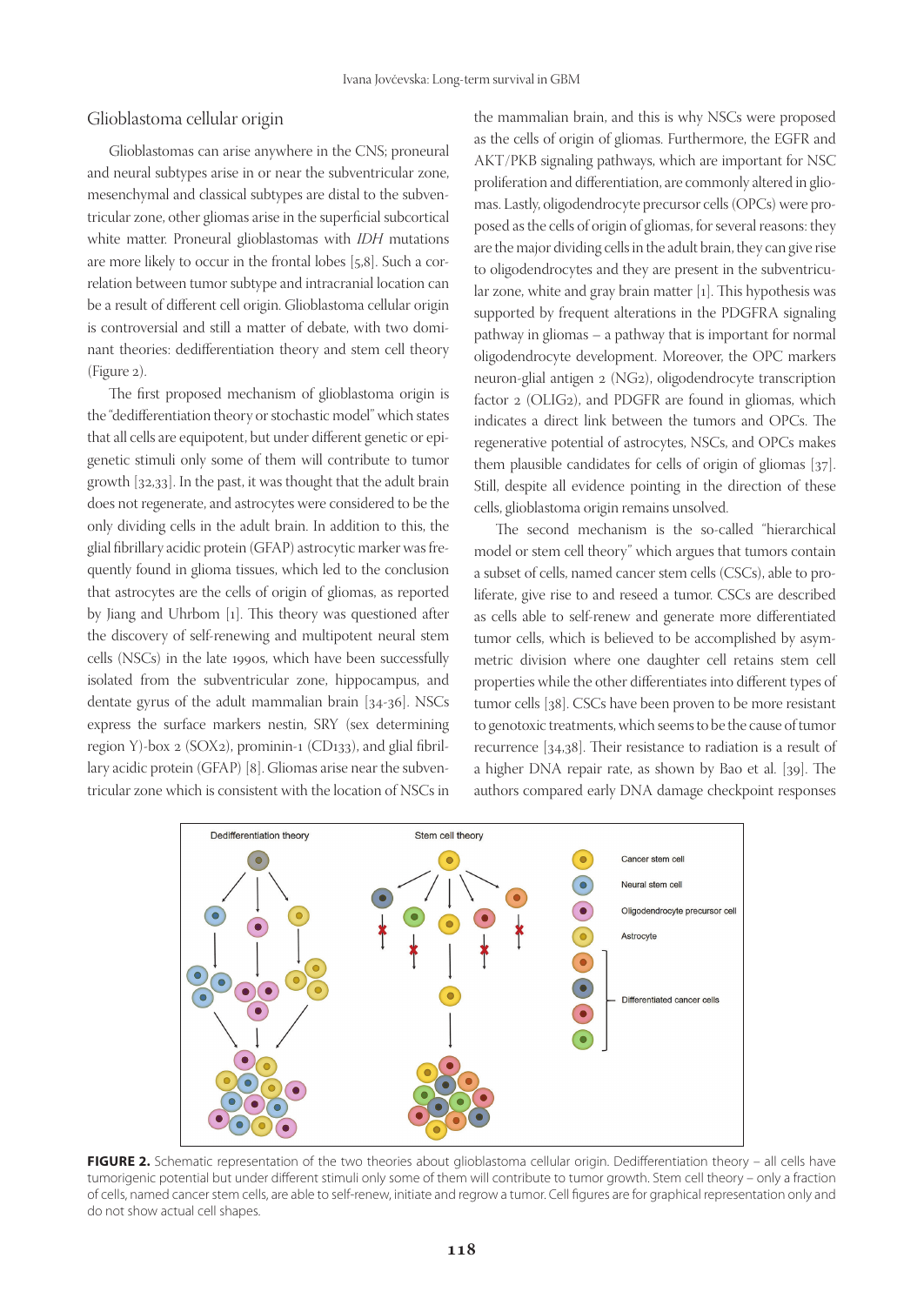in CD133+ and CD133− cells and found that ionizing radiation initiates activating phosphorylation of ATM, Rad17, checkpoint kinase 1 (Chk1), and Chk2 checkpoint proteins in these cells. Moreover, the activating phosphorylation was significantly higher in CD133+ compared to CD133− cells, indicating that CD133<sup>+</sup> cells are characterized by greater checkpoint activation to DNA damage. The authors also showed that CD133+ cells repair DNA damage more efficiently than CD133− cells. This ability to repair DNA damage more rapidly suggests CD133+ cells are able to survive radiation and reseed a tumor [39]. The great self-renewal ability of CSCs favors the accumulation of mutations, which ultimately leads to tumor formation and progression [22]. However, the existence of CSCs is difficult to prove because of a lack of specific biomarkers. For the identification of CSCs, markers associated with immature cells and normal stem cells are used. CSCs expressing CD133 were isolated from glioblastomas, so CD133 is considered as a potential biomarker of CSCs [36,40,41]. However, it was later shown that CD133− cells can also give rise to a glioma [42-44]. Moreover, the cell surface marker cluster of differentiation 15 (CD15) has also been proposed as a glioma stem cell marker [44,45]. Still, the "gold standard" for the identification of CSCs is their ability to give rise to a phenotypically identical tumor as the primary malignancy, in immunocompromised mice.

In the case of glioblastomas, it is highly likely that multiple cell lineages are simultaneously present in the tumor. This also suggests that various cell types are responsible for glioma initiation and development. It is, thus, important to continue investigating glioma cellular origin and how specific cell types can contribute to glioma formation, progression, and recurrence [1].

# CLINICAL MANAGEMENT OF GLIOBLASTOMA AND MOLECULAR BIOMARKERS

Late diagnosis of glioblastoma is a result of unspecific symptoms such as headache, confusion, memory loss and personality changes, which can also be accompanied by problems in motor function and speech [46]. Diagnosis is performed with computed tomography and magnetic resonance imaging or magnetic resonance spectroscopy and confirmed with molecular techniques including immunohistochemistry, Sanger sequencing, fluorescence *in situ* hybridization, and microsatellite analysis [47]. Standard of care consists of maximal surgical resection followed by radiation and temozolomide chemotherapy [48,49]. However, even with such an aggressive treatment in 75% to 90% of the glioblastoma cases, the tumor recurs within 7 to 10 months after surgery. Only 9% of glioblastoma patients are still alive two years post diagnosis and

these are considered long-term survivors [50]. Major issues in glioblastoma management are its intracranial location, fast growth, and infiltrative nature that leads to incomplete surgical resection and development of therapy resistance [37]. Furthermore, chemotherapy offers limited options due to poor drug penetration through the blood–brain barrier [51]. Identifying the cell of origin of glioblastoma is of great importance for patient care. If treatment could be tailored to target a specific subset of cells in every patient, the effectiveness of clinical care would be greatly improved (Figure 3) [5]. Besides, targeting specific cell types would lead to the design of novel drugs with minimal toxicity to other non-malignant cells [8].

So far, the only confirmed molecular biomarkers for glioblastoma are O<sup>6</sup>-methylguanine-DNA methyltransferase (*MGMT)* promoter methylation, *IDH1/2* mutations, and loss of heterozygosity in chromosome 1p/19q [3,14,51,52]. The alkylating agent temozolomide causes DNA damage by adding alkyl groups to guanine  $O^6$  position. This change is effectively repaired by the DNA repair protein MGMT which restores guanine from O6 -methylguanine and reverses the effect of chemotherapy. Nevertheless, when *MGMT* promoter is methylated, the protein expression is decreased, which leads to better sensitivity of tumor to temozolomide chemotherapy [53]. The survival of patients with *MGMT* promoter methylation is significantly higher (21.7 months) compared to patients with non-methylated promoter (15.3 months) [51]. *IDH* mutations are correlated with excessive genome methylation resulting in



FIGURE 3. Conventional vs. targeted therapy in glioblastoma. A schematic representation of appearance of symptoms and glioblastoma diagnosis by immunohistochemistry, followed by two possible treatment approaches: conventional therapy is aiming at the majority of cells, which in most cases results in tumor recurrence; and targeted therapy that targets a specific cell type or cell property that will ultimately lead to tumor shrinking.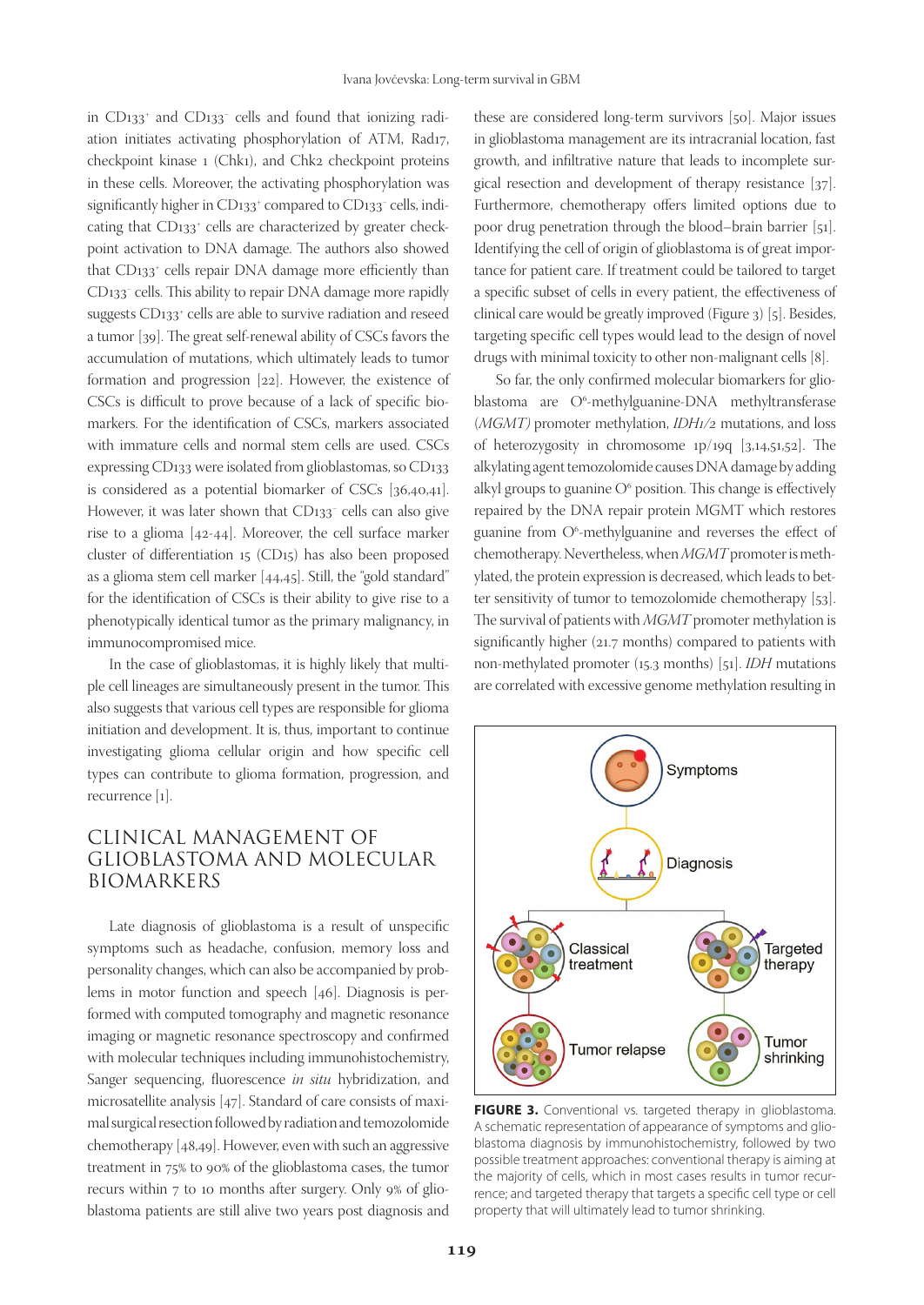glioma-specific CpG island methylator phenotype (G-CIMP). *IDH* mutations are also commonly associated with *MGMT* promoter methylation as they occur in 79% of G-CIMP and 46% of non-G-CIMP [3,51]. Moreover, *IDH* wild-type glioblastomas are often found in brain areas that are difficult to access surgically. *IDH* mutations alone are not related to long-term survival, but when paired with *MGMT* promoter methylation they are considered a significant prognostic factor. Finally, chromosome 1p/19q codeletion is considered beneficial for elderly patients receiving procarbazine (P), lomustine (C or CCNU), vincistrine (V) – PCV chemotherapy. The combination of whole arm 1p/19q codeletion and *IDH* mutations seems to be favorable. In patients who receive temozolomide chemotherapy the presence of 1p/19q codeletion was linked to a longer duration of response to chemotherapy [54]. In contrast, chemoresistant tumors were found to contain both copies of chromosome 1p. In addition, patients with chromosomes 1p and 19q have 5.7 times higher risk of recurrence compared to patients with allele loss on these chromosomes [52].

# LONG-TERM GLIOBLASTOMA SURVIVORS

Gliomas can occur at any age, but the majority arise in older patients. Primary glioblastomas are more common among Caucasian men in advanced age, while lower-grade gliomas and secondary glioblastomas are more common in younger adults (45 years and younger) [55]. Gender differences are attributed to hormonal changes and genetic features of patients [8]. Due to frequent disease recurrence, only 3% to 5% of glioblastoma patients live longer than three years after diagnosis [56]. Prognosis depends on patients' age at diagnosis, with younger patients having a better outcome. This can be partially explained with better overall health, but it can also be a result of different molecular and genetic alterations in younger compared to older patients [5]. Although glioblastomas from short- and long-term survivors are histologically the same, their biological and molecular characteristics are remarkably different [57].

In general, gliomas are very aggressive tumors. Astrocytomas are associated with worse prognosis, while oligodendrogliomas have been related to better outcomes [5]. Long-term survivors comprise approximately 10% of all glioblastoma patients [58]. Still, only a small number of patients show strong response to therapy and extremely long-term survival of 10 years or more. Tykocki and Eltayeb performed literature analysis on clinical studies containing information for extreme survivors, i.e., glioblastoma patients surviving 10 years or longer [59]. According to their systematic review, 0.71% of all glioblastoma patients have a survival longer than 10 years. Moreover, the authors found a relationship between

age at diagnosis and overall survival (OS), for every 4.7 years younger age at diagnosis the OS was one year longer after 10 years of survival. In general, the 10-year OS of glioblastoma patients varies among different age groups: 0–14, 15–39, and 40+ years groups have 14.9%, 13.6%, and 1.6% of long-term survivors, respectively. The most common clinical symptom of glioblastoma, epileptic seizures, is another factor associated with the survival of patients. Seizures can occur either at initial diagnosis or result from recurrence of the disease. Although they reduce the patient quality of life, seizures as a symptom are positively correlated to longer survival in glioblastoma patients [60-62]. However, in cases where there is a longer delay between epileptic seizures as a symptom and surgical resection of tumor, this correlation does not seem to be significant [62,63].

Regarding the association between genetic mutations and survival, reports show that glioblastomas with *IDH1/2* mutations and *MGMT* promoter methylation are more responsive to surgical resection and temozolomide chemotherapy, and have better prognosis [57,64-66]. Hartmann et al. compared tumor samples from 33 patients with primary glioblastoma who lived longer than 60 months to patients whose OS was not longer than 36 months [67]. They showed more frequent *MGMT* promoter methylation (66.7% vs. 33.6%) and less frequent *IDH1/2* mutations (63.6% vs*.* 96.4% for *IDH1* and 96.9% vs. 99.2% for *IDH2*) in the long-term survival group. In their study, 1p/19q codeletions were not common and *EGFR* amplifications were absent. Li et al*.* analyzed three microarray datasets containing eight controls, 58 long-term and 135 short-term survivors, and found that the *FBLN4*, *IGFBP2*, and *CHI3L1* genes are negatively associated with glioblastoma survival [68]. Expression levels of these three genes were significantly increased in short-term vs. longterm survivors and normal controls. The authors concluded that increased *FBLN4*, *IGFBP2*, and *CHI3L1* mRNA expression levels are associated with decreased survival probability. Similarly, Gerber et al*.* found that decreased mRNA expression levels of the *CHI3L1*, *EMP3*, *IGFBP2*, *IGFBP3*, *LGALS3*, *MAOB*, *PDPN*, *SERPING1*, and *TIMP1* genes are associated with longer survival [66]. Moreover, they showed high *MGMT* promoter methylation in long-term survivors. Although glioblastoma samples in Gerber's study could not be classified into a single subtype as described by the Verhaak classification [15], several genes, such as the *CHI3L1*, *EMP3*, *PDPN* and *TIMP1* genes, were linked to the mesenchymal subtype [66]. The study by Michaelsen et al. reported that the *MGMT*, *IFNG*, *CXLC9*, *LGALS4*, and *CD34* genes are prognostic factors in glioblastoma [65]. The authors further validated bioinformatically the potential use of *MGMT, IFNG, CXLC9, LGALS4* and *CD34* as prognostic factors using data available from AVAglio study, and confirmed high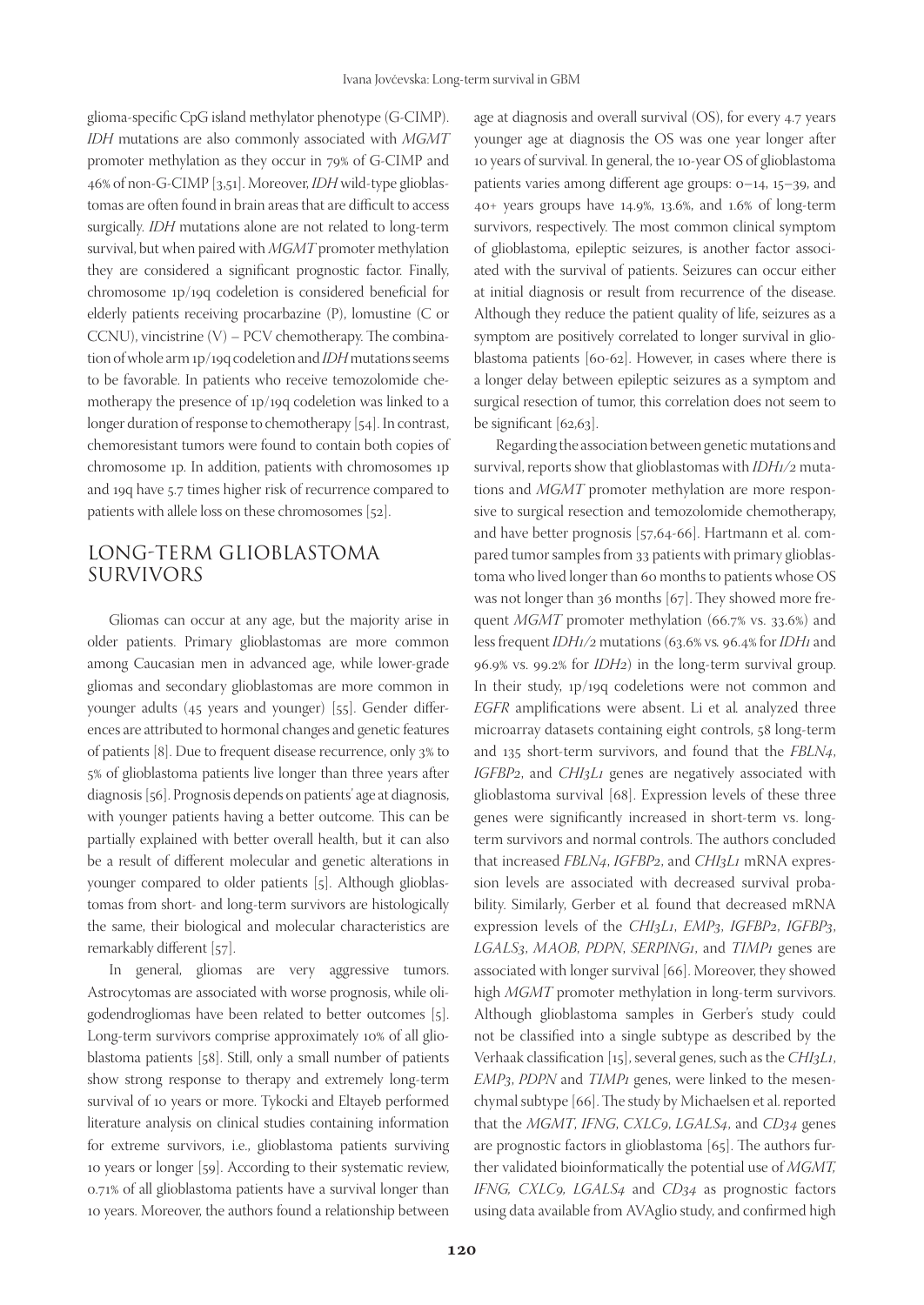expression of *CD34* in the long-term survival group [65,69]. When *CD34* expression was analyzed in relation to clinical and pathological features of patients (age, corticosteroid use, and *MGMT* promoter methylation) it showed association with prolonged OS. This was also the case for *MGMT* mRNA expression [65]. Moreover, an interesting observation is the involvement of alpha thalassemia/mental retardation syndrome X-linked (*ATRX*) gene in longer survival of glioblastoma patients [6,70]. Using a gene-targeted next-generation sequencing panel, Cantero et al. found better prognosis for glioblastoma patients whose tumors present with *ATRX* or *DAXX* mutations in the absence of *IDH* or *H3F3A* mutations [70]. Similar findings were published by Chaurasia et al. who reported significantly higher OS and progression-free survival (PFS) in glioblastoma patients with alpha thalassemia/mental retardation syndrome X-linked (ATRX) and IDH1 mutant protein expression (ATRX- and IDH+, respectively) [6]. Moreover, their immunohistochemical examination of formalin-fixed paraffin-embedded tissue samples showed that ATRX-/IDH+ patients had the longest OS (42.71 months) and PFS (42.2 months), while  $ATRX+/$ IDH- patients had the lowest OS (20.7 months) and PFS (16.8 months). Increasing evidence shows that microRNAs (miRNAs) have a prognostic value in long-term survival of glioblastoma patients [22,71-73]. Hermansen et al*.* reported differences in miRNA profiles of short- and long-term glioblastoma survivors (40 patients total). They identified four miRNAs (miR-107, hsa-miR-548, miR-3125, and miR-331-3p) that were associated with shorter survival. However, when only glioblastoma patients with known *MGMT* methylation status were analyzed, low miR sum score was found to be an independent negative prognostic factor [74]. On the other hand, Yuan et al. [57] found increased levels of let-7g-5p, miR-139-5p, miR-17-5p, and miR-9-3p in tumor tissue samples from long-term glioblastoma survivors independent of their *MGMT* methylation status. Patients with high expression levels of these miRNAs lived 88 days longer than patients with low expression levels (439 vs. 351 days, respectively) [57].

A case report described a single patient with 20-year survival after glioblastoma diagnosis [75]. The 45-year-old Caucasian man was diagnosed with glioblastoma at the age of 25 years. After initial treatment (surgery and radiation) there were two tumor recurrences, two and 20 years after initial diagnosis. Molecular testing was performed only in tumor specimens from the second recurrence and revealed *MGMT* promoter methylation, *PTEN* and *TP53* expression positive, *EGFR* and protein kinase AKT expression negative. Although this isolated case is not enough to draw a general conclusion, the molecular profile of the patient could give information about better response to treatment and potentially

long-term survival of glioblastoma patients who appear with the described genetic profile.

In general, younger age is a predictor of better OS. Patients diagnosed with glioblastoma below the age of 40 years have a greater chance for longer survival, especially for a survival of more than 10 years after diagnosis [76,77]. Another factor affecting the prognosis of glioblastoma patients is the extent of surgical resection, e.g., the 12-month PFS is increased by 50% after complete tumor resection. However, there are also reports of patients who underwent incomplete resection or biopsy only but who survived for more than a decade [59]. In addition to younger age and good performance status at diagnosis, adjuvant chemotherapy is considered beneficial for glioblastoma patients [58]. Epileptic seizures are also favorable, probably due to a higher chance of an early stage disease diagnosis, when the tumor is smaller, and a total resection of tumor. Regarding the genetic factors, patients with *MGMT* promoter methylation and *IDH1/2* mutations are more common among long-term survivors.

## CONCLUSION

Glioblastoma is a significant medical problem of modern society because of its high mortality rate. Even with aggressive clinical care, long-term glioblastoma survivors comprise <15% of all cases. Further extensive research and multidisciplinary "omics" approach is needed to understand the natural causes of glioblastoma occurrence. Clinical features such as age at diagnosis, presence of seizures as an initial symptom, and extent of surgical resection are known factors that contribute to patients' life expectancy. However, for better patient management, genetic, epigenetic, transcriptomic and proteomic information should supplement the early clinical symptoms. So far, *IDH* mutations and *MGMT* promoter methylation are the most important molecular factors for determining long-term survival of glioblastoma patients. Revealing the factors that contribute to patients' longevity is important for precise diagnosis and correct clinical management of the disease. Due to the small number of patients with long life expectancy, comparative studies about genetic differences between short- and long-term survivors are challenging, making this phenomenon poorly understood. However, identification of such differences is crucial for establishing the mechanism of glioblastoma pathology.

## ACKNOWLEDGMENTS

The author would like to thank the Interreg EC Project 2014-2020, Ref. No. 146, Acronym: TRANS-GLIOMA, and the Research Programme Grant P1-0390 from the Slovenian Research Agency (ARRS) for funding. The funders had no role in the decision to publish or preparation of the manuscript.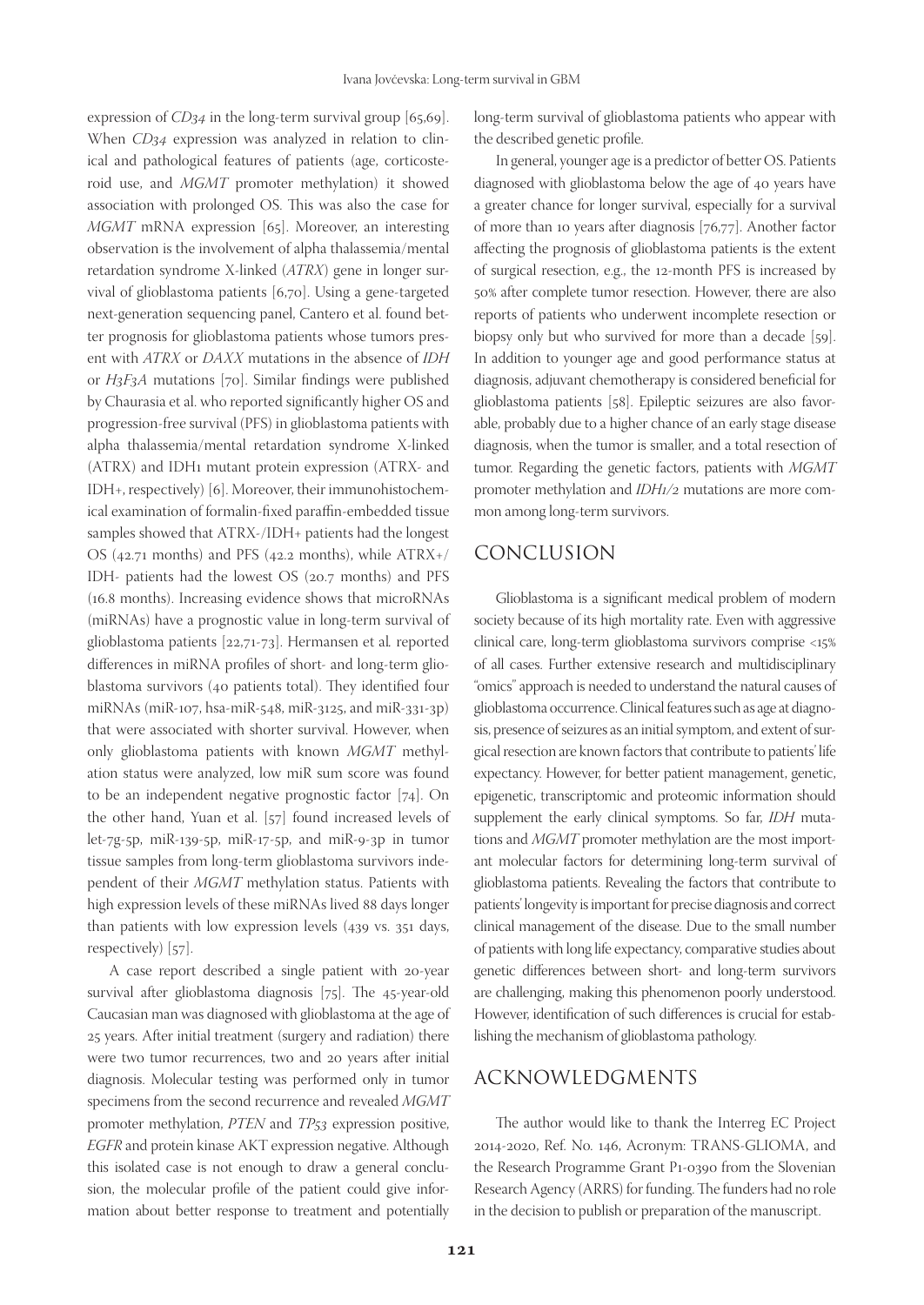# DECLARATION OF INTERESTS

The author declares no conflict of interests.

## **REFERENCES**

- [1] Jiang Y, Uhrbom L. On the origin of glioma. Ups J Med Sci  $2012;117(2):113-21.$
- https://doi.org/10.3109/03009734.2012.658976.
- [2] Louis DN, Perry A, Reifenberger G, von Deimling A, Figarella-Branger D, Cavenee WK, et al. The 2016 world health organization classification of tumors of the central nervous system: A summary. Acta Neuropathol 2016;131(6):803-20. https://doi.org/10.1007/s00401-016-1545-1.
- [3] Zhang C, Bao Z, Zhang W, Jiang T. Progress on molecular biomarkers and classification of malignant gliomas. Front Med 2013;7(2):150-6.

https://doi.org/10.1007/s11684-013-0267-1.

- [4] Nørøxe DS, Poulsen HS, Lassen U. Hallmarks of glioblastoma: A systematic review. ESMO Open 2016;1(6):e000144. http://dx.doi.org/10.1136/esmoopen-2016-000144.
- [5] Zong H, Verhaak RG, Canoll P. The cellular origin for malignant glioma and prospects for clinical advancements. Expert Rev Mol Diagn 2012;12(4):383-94.
	- https://doi.org/10.1586/erm.12.30.
- [6] Chaurasia A, Park SH, Seo JW, Park CK. Immunohistochemical analysis of ATRX, IDH1 and p53 in glioblastoma and their correlations with patient survival. J Korean Med Sci 2016;31(8):1208-14. https://doi.org/10.3346/jkms.2016.31.8.1208.
- [7] Barthel FP, Wesseling P, Verhaak RGW. Reconstructing the molecular life history of gliomas. Acta Neuropathol 2018;13(5):649-70. https://doi.org/10.1007/s00401-018-1842-y.
- [8] Cahill D, Turcan S. Origin of gliomas. Semin Neurol 2018;38(1):5-10. https://doi.org/10.1055/s-0037-1620238.
- [9] Agnihotri S, Aldape KD, Zadeh G. Isocitrate dehydrogenase status and molecular subclasses of glioma and glioblastoma. Neurosurg Focus 2014;37(6):E13.

https://doi.org/10.3171/2014.9.FOCUS14505.

- [10] Ohgaki H, Dessen P, Jourde B, Horstmann S, Nishikawa T, Di Patre PL, et al. Genetic pathways to glioblastoma: A population-based study. Cancer Res 2004;64(19):6892-9. https://doi.org/10.1158/0008-5472.CAN-04-1337.
- [11] Ohgaki H, Kleihues P. Genetic pathways to primary and secondary glioblastoma. Am J Pathol 2007;170(5):1445-53. https://doi.org/10.2353/ajpath.2007.070011.
- [12] Olar A, Aldape KD. Using the molecular classification of glioblastoma to inform personalized treatment. J Pathol 2014;232(2):165-77. https://doi.org/10.1002/path.4282.
- [13] Jovčevska I. Sequencing the next generation of glioblastomas. Crit Rev Clin Lab Sci 2018;55(4):264-82.

https://doi.org/10.1080/10408363.2018.1462759.

- [14] Reuss DE, Sahm F, Schrimpf D, Wiestler B, Capper D, Koelsche C, et al. ATRX and IDH1-R132H immunohistochemistry with subsequent copy number analysis and IDH sequencing as a basis for an "integrated" diagnostic approach for adult astrocytoma, oligodendroglioma and glioblastoma. Acta Neuropathol 2015;129(1):133-46. https://doi.org/10.1007/s00401-014-1370-3.
- [15] Verhaak RG, Hoadley KA, Purdom E, Wang V, Qi Y, Wilkerson MD, et al. Integrated genomic analysis identifies clinically relevant subtypes of glioblastoma characterized by abnormalities in PDGFRA, IDH1, EGFR, and NF1. Cancer Cell 2010;17(1):98-110. https://doi.org/10.1016/j.ccr.2009.12.020.
- [16] Friedmann-Morvinski D. Glioblastoma heterogeneity and cancer cell plasticity. Crit Rev Oncog 2014;19(5):327-36. https://doi.org/10.1615/CritRevOncog.2014011777.
- [17] Li R, Li H, Yan W, Yang P, Bao Z, Zhang C, et al. Genetic and clinical characteristics of primary and secondary glioblastoma is associated with differential molecular subtype distribution. Oncotarget

2015;6(9):7318-24.

https://doi.org/10.18632/oncotarget.3440.

- [18] Parker NR, Hudson AL, Khong P, Parkinson JF, Dwight T, Ikin RJ, et al. Intratumoral heterogeneity identified at the epigenetic, genetic and transcriptional level in glioblastoma. Sci Rep 2016;6:22477. https://doi.org/10.1038/srep22477.
- [19] Mooney KL, Choy W, Sidhu S, Pelargos P, Bui TT, Voth B, et al. The role of CD44 in glioblastoma multiforme. J Clin Neurosci 2016;34:1-5.
- https://doi.org/10.1016/j.jocn.2016.05.012. [20] Cancer Genome Atlas Research Network. Comprehensive genomic characterization defines human glioblastoma genes and core pathways. Nature 2008;455(7216):1061-8. https://doi.org/10.1038/nature07385.
- [21] Wang R, Wei J, Li Z, Tian Y, Du C. Bioinformatical analysis of gene expression signatures of different glioma subtypes. Oncol Lett 2018;15(3):2807-14.

https://doi.org/10.3892/ol.2017.7660.

- [22] Zuccarini M, Giuliani P, Ziberi S, Carluccio M, Iorio PD, Caciagli F, et al. The role of Wnt signal in glioblastoma development and progression: A Possible new pharmacological target for the therapy of this tumor. Genes (Basel) 2018;9(2): pii: E105. https://doi.org/10.3390/genes9020105.
- [23] Pećina-Šlaus N, Kafka A, Tomas D, Marković L, Okštajner PK, Sukser V, et al. Wnt signaling transcription factors TCF-1 and LEF-1 are upregulated in malignant astrocytic brain tumors. Histol Histopathol 2014;29(12):1557-64. https://doi.org/10.14670/HH-29.1557.
- [24] Lee Y, Lee JK, Ahn SH, Lee J, Nam DH. WNT signaling in glioblastoma and therapeutic opportunities. Lab Invest 2016;96(2):137-50. https://doi.org/10.1038/labinvest.2015.140.
- [25] Chowdhury FA, Hossain MK, Mostofa AG, Akbor MM, Bin Sayeed MS. Therapeutic potential of thymoquinone in glioblastoma treatment: Targeting major gliomagenesis signaling pathways. Biomed Res Int 2018;2018:4010629. https://doi.org/10.1155/2018/4010629.
- [26] Aum DJ, Kim DH, Beaumont TL, Leuthardt EC, Dunn GP, Kim AH, et al. Molecular and cellular heterogeneity: The hallmark of glioblastoma. Neurosurg Focus 2014;37(6):E11. https://doi.org/10.3171/2014.9.FOCUS14521.
- [27] Soeda A, Hara A, Kunisada T, Yoshimura S, Iwama T, Park DM. The evidence of glioblastoma heterogeneity. Sci Rep 2015;5:7979. https://doi.org/10.1038/srep07979; https://doi.org/10.1038/srep09630.
- [28] Eder K, Kalman B. Molecular heterogeneity of glioblastoma and its clinical relevance. Pathol Oncol Res 2014;20(4):777-87. https://doi.org/10.1007/s12253-014-9833-3.
- [29] Meyer M, Reimand J, Lan X, Head R, Zhu X, Kushida M, et al. Single cell-derived clonal analysis of human glioblastoma links functional and genomic heterogeneity. Proc Natl Acad Sci U S A 2015;112(3):851-6.

https://doi.org/10.1073/pnas.1320611111.

[30] Patel AP, Tirosh I, Trombetta JJ, Shalek AK, Gillespie SM, Wakimoto H, et al. Single-cell RNA-seq highlights intratumoral heterogeneity in primary glioblastoma. Science 2014;344(6190):1396-401.

https://doi.org/10.1126/science.1254257.

- [31] Kim H, Zheng S, Amini SS, Virk SM, Mikkelsen T, Brat DJ, et al. Whole-genome and multisector exome sequencing of primary and post-treatment glioblastoma reveals patterns of tumor evolution. Genome Res 2015;25(3):316-27. https://doi.org/10.1101/gr.180612.114.
- [32] Driessens G, Beck B, Caauwe A, Simons BD, Blanpain C. Defining the mode of tumour growth by clonal analysis. Nature 2012;488(7412):527-30. https://doi.org/10.1038/nature11344.
- [33] Vermeulen L, Sprick MR, Kemper K, Stassi G, Medema JP. Cancer stem cells - old concepts, new insights. Cell Death Differ 2008;15(6):947-58. https://doi.org/10.1038/cdd.2008.20.

[34] Borovski T, De Sousa E Melo F, Vermeulen L, Medema JP. Cancer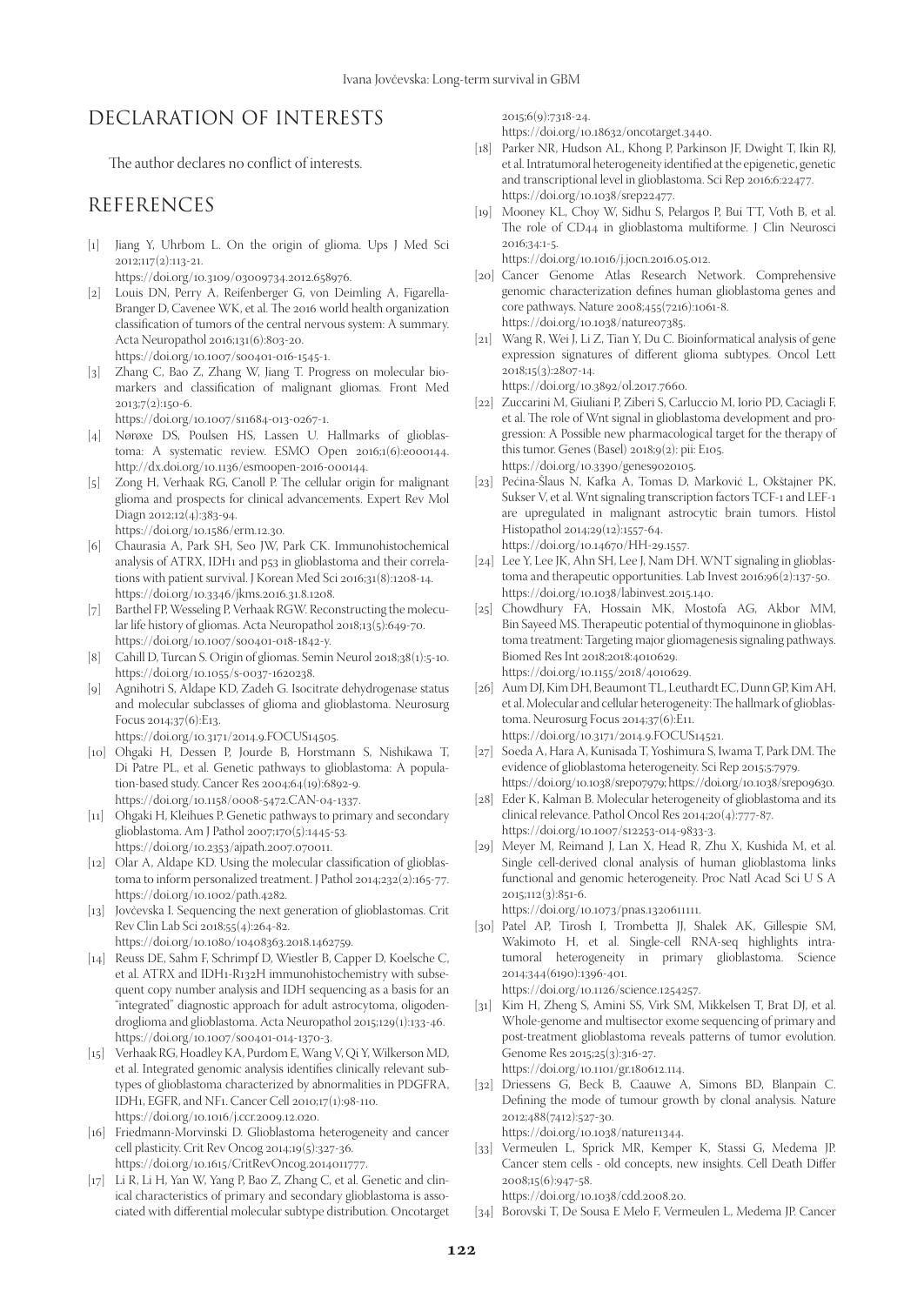stem cell niche: The place to be. Cancer Res 2011;71(3):634-9. https://doi.org/10.1158/0008-5472.CAN-10-3220.

[35] Eriksson PS, Perfilieva E, Björk-Eriksson T, Alborn AM, Nordborg C, Peterson DA, et al. Neurogenesis in the adult human hippocampus. Nat Med 1998;4(11):1313-7.

https://doi.org/10.1038/3305.

- [36] Singh SK, Clarke ID, Terasaki M, Bonn VE, Hawkins C, Squire J, et al. Identification of a cancer stem cell in human brain tumors. Cancer Res 2003;63(18):5821-8.
- [37] Zong H, Parada LF, Baker SJ. Cell of origin for malignant gliomas and its implication in therapeutic development. Cold Spring Harb Perspect Biol 2015;7(5): pii: a020610. https://doi.org/10.1101/cshperspect.a020610.
- [38] Borovski T, Vermeulen L, Sprick MR, Medema JP. One renegade cancer stem cell? Cell Cycle 2009;8(6):803-8. https://doi.org/10.4161/cc.8.6.7935.
- [39] Bao S, Wu Q, McLendon RE, Hao Y, Shi Q, Hjelmeland AB, et al. Glioma stem cells promote radioresistance by preferential activation of the DNA damage response. Nature 2006;444(7120):756-60. https://doi.org/10.1038/nature05236.
- [40] Liu G, Yuan X, Zeng Z, Tunici P, Ng H, Abdulkadir IR, et al. Analysis of gene expression and chemoresistance of CD133+ cancer stem cells in glioblastoma. Mol Cancer 2006;5:67. https://doi.org/10.1186/1476-4598-5-67.
- [41] Singh SK, Hawkins C, Clarke ID, Squire JA, Bayani J, Hide T, et al. Identification of human brain tumour initiating cells. Nature 2004;432(7015):396-401. https://doi.org/10.1038/nature03128.
- [42] Ailles LE, Weissman IL. Cancer stem cells in solid tumors. Curr Opin Biotechnol 2007;18(5):460-6.
- https://doi.org/10.1016/j.copbio.2007.10.007. [43] Welte Y, Adjaye J, Lehrach HR, Regenbrecht CR. Cancer stem cells in solid tumors: Elusive or illusive? Cell Commun Signal 2010;8(1):6.
- https://doi.org/10.1186/1478-811X-8-6. [44] Azzarelli R, Simons BD, Philpott A. The developmental origin of brain tumours: A cellular and molecular framework. Development 2018;145(10): pii: dev162693. https://doi.org/10.1242/dev.162693.
- [45] Kim KH, Seol HJ, Kim EH, Rheey J, Jin HJ, Lee Y, et al. Wnt/ beta-catenin signaling is a key downstream mediator of MET signaling in glioblastoma stem cells. Neuro Oncol 2013;15(2):161-71. https://doi.org/10.1093/neuonc/nos299.
- [46] Yamanaka R. Cell-and peptide-based immunotherapeutic approaches for glioma. Trends Mol Med 2008;14(5):228-35. https://doi.org/10.1016/j.molmed.2008.03.003.
- [47] Zacher A, Kaulich K, Stepanow S, Wolter M, Köhrer K, Felsberg J, et al. Molecular diagnostics of gliomas using next generation sequencing of a glioma-tailored gene panel. Brain Pathol 2017;27(2):146-59.

https://doi.org/10.1111/bpa.12367.

[48] Aldape K, Zadeh G, Mansouri S, Reifenberger G, von Deimling A. Glioblastoma: Pathology, molecular mechanisms and markers. Acta Neuropathol 2015;129(6):829-48.

https://doi.org/10.1007/s00401-015-1432-1.

- [49] Omuro A, De Angelis LM. Glioblastoma and other malignant gliomas: A clinical review. JAMA 2013;310(17):1842-50. https://doi.org/10.1001/jama.2013.280319.
- [50] Ho VK, Reijneveld JC, Enting RH, Bienfait HP, Robe P, Baumert BG, et al. Changing incidence and improved survival of gliomas. Eur J Cancer 2014;50(13):2309-18. https://doi.org/10.1016/j.ejca.2014.05.019.
- [51] Czapski B, Baluszek S, Herold-Mende C, Kaminska B. Clinical and immunological correlates of long term survival in glioblastoma. Contemp Oncol (Pozn) 2018;22(1A):81-5.
- https://doi.org/10.5114/wo.2018.73893. [52] Monticelli M, Zeppa P, Zenga F, Altieri R, Mammi M, Bertero L, et al. The post-surgical era of GBM: How molecular biology has impacted on our clinical management. A review. Clin Neurol Neurosurg 2018;170:120-6.

https://doi.org/10.1016/j.clineuro.2018.05.015.

- [53] Hegi ME, Diserens AC, Gorlia T, Hamou MF, de Tribolet N, Weller M, et al. MGMT gene silencing and benefit from temozolomide in glioblastoma. N Engl J Med 2005;352(10):997-1003. https://doi.org/10.1056/NEJMoa043331.
- [54] Thomas L, Di Stefano AL, Ducray F. Predictive biomarkers in adult gliomas: The present and the future. Curr Opin Oncol 2013;25(6):689-94. https://doi.org/10.1097/CCO.0000000000000002.
- [55] Dunn GP, Rinne ML, Wykosky J, Genovese G, Quayle SN, Dunn IF, et al. Emerging insights into the molecular and cellular basis of glioblastoma. Genes Dev 2012;26(8):756-84. https://doi.org/10.1101/gad.187922.112.
- [56] Kitambi SS, Toledo EM, Usoskin D, Wee S, Harisankar A, Svensson R, et al. RETRACTED: Vulnerability of glioblastoma cells to catastrophic vacuolization and death induced by a small molecule. Cell 2014;157(2):313-28. https://doi.org/10.1016/j.cell.2014.02.021.
- [57] Yuan GQ, Wei NL, Mu LY, Wang XQ, Zhang YN, Zhou WN, et al. A 4-miRNAs signature predicts survival in glioblastoma multiforme patients. Cancer Biomark 2017;20(4):443-52. https://doi.org/10.3233/CBM-170205.
- [58] Gately L, McLachlan SA, Philip J, Ruben J, Dowling A. Long-term survivors of glioblastoma: A closer look. J Neurooncol 2018;136(1):155-62. https://doi.org/10.1007/s11060-017-2635-1.
- [59] Tykocki T, Eltayeb M. Ten-year survival in glioblastoma. A systematic review. J Clin Neurosci 2018;54:7-13. https://doi.org/10.1016/j.jocn.2018.05.002.
- [60] Fan X, Li Y, Shan X, You G, Wu Z, Li Z, et al. Seizures at presentation are correlated with better survival outcomes in adult diffuse glioma: A systematic review and meta-analysis. Seizure 2018;59:16-23. https://doi.org/10.1016/j.seizure.2018.04.018.
- [61] Berendsen S, Varkila M, Kroonen J, Seute T, Snijders TJ, Kauw F, et al. Prognostic relevance of epilepsy at presentation in glioblastoma patients. Neuro Oncol 2016;18(5):700-6. https://doi.org/10.1093/neuonc/nov238.
- [62] Dobran M, Nasi D, Chiriatti S, Gladi M, Somma LD, Iacoangeli M, et al. Prognostic factors in glioblastoma: Is there a role for epilepsy? Neurol Med Chir (Tokyo) 2018;58(3):110-5. https://doi.org/10.2176/nmc.oa.2017-0167.
- [63] Flanigan PM, Jahangiri A, Kuang R, Truong A, Choi S, Chou A, et al. Improved survival with decreased wait time to surgery in glioblastoma patients presenting with seizure. Neurosurgery 2017;81(5):824-33. https://doi.org/10.1093/neuros/nyx084.
- [64] Reifenberger G, Weber RG, Riehmer V, Kaulich K, Willscher E, Wirth H, et al. Molecular characterization of long-term survivors of glioblastoma using genome- and transcriptome-wide profiling. Int J Cancer 2014;135(8):1822-31. https://doi.org/10.1002/ijc.28836.
- [65] Michaelsen SR, Urup T, Olsen LR, Broholm H, Lassen U, Poulsen HS, et al. Molecular profiling of short-term and long-term surviving patients identifies CD34 mRNA level as prognostic for glioblastoma survival. J Neurooncol 2018;137(3):533-42. https://doi.org/10.1007/s11060-017-2739-7.
- [66] Gerber NK, Goenka A, Turcan S, Reyngold M, Makarov V, Kannan K, et al. Transcriptional diversity of long-term glioblastoma survivors. Neuro Oncol 2014;16(9):1186-95. https://doi.org/10.1093/neuonc/nou043.
- [67] Hartmann C, Hentschel B, Simon M, Westphal M, Schackert G, Tonn JC, et al. Long-term survival in primary glioblastoma with versus without isocitrate dehydrogenase mutations. Clin Cancer Res 2013;19(18):5146-57.

https://doi.org/10.1158/1078-0432.CCR-13-0017.

- [68] Li F, Li Y, Zhang K, Li Y, He P, Liu Y, et al. FBLN4 as candidate gene associated with long-term and short-term survival with primary glioblastoma. Onco Targets Ther 2017;10:387-95. https://doi.org/10.2147/OTT.S117165.
- [69] Sandmann T, Bourgon R, Garcia J, Li C, Cloughesy T, Chinot OL, et al. Patients with proneural glioblastoma may derive overall survival benefit from the addition of bevacizumab to first-line